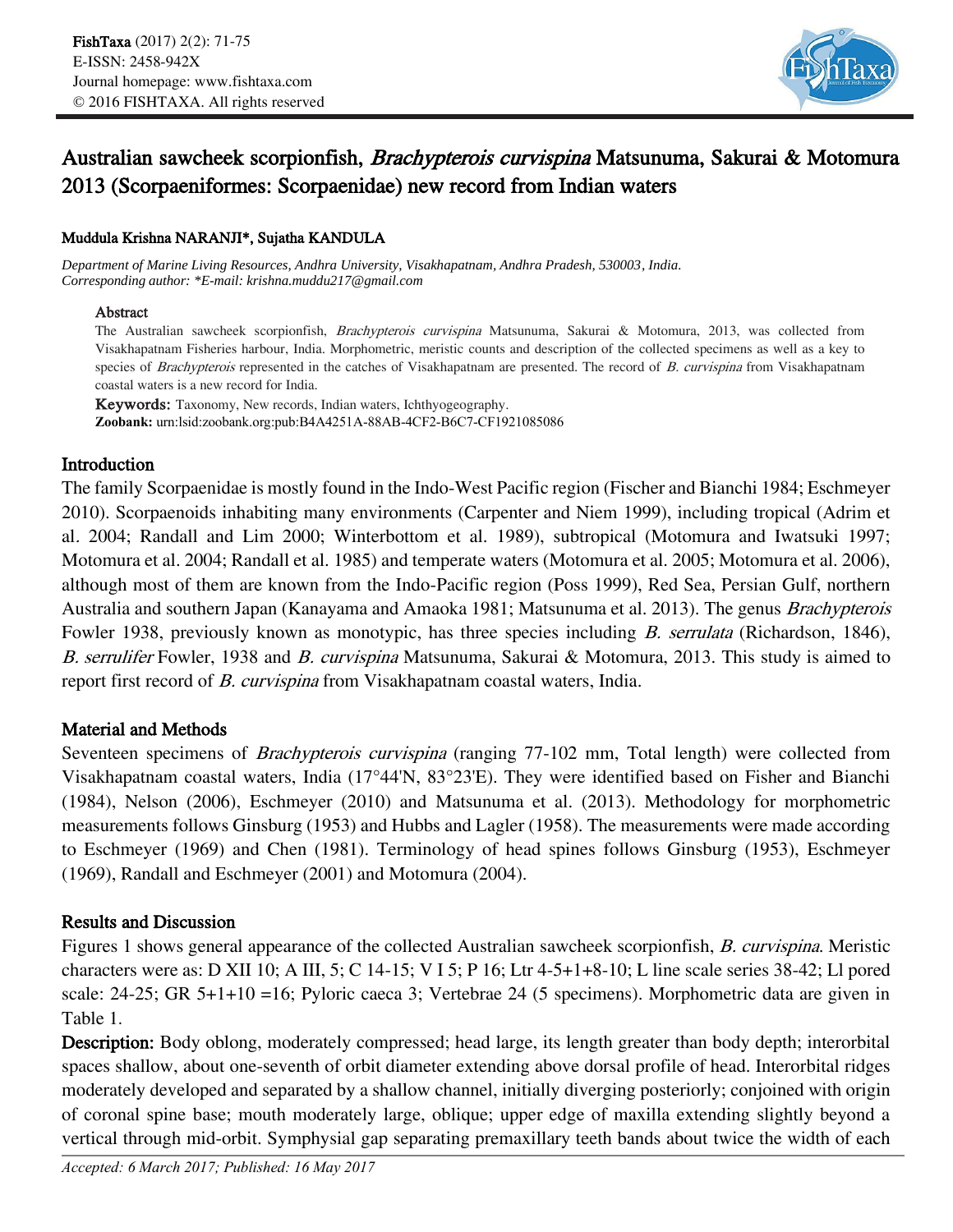



Figure 1. Brachypterois curvispina, 102 mm, TL (a=spines on the lateral line of maxilla and b= body scale).

band; upper jaw with a band of small slender conical teeth; about four to five rows of tooth at front of upper jaw; about 4 tooth rows at front of lower jaw. Vomer with a V-shaped patch of two to four rows of small teeth. Tongue smooth, round apically. Nostrils close to each other, anterior one round, tubular; posterior nostril entire, elliptical. Dorsal profile of snout steep. Nasal spine base relatively long, its length subequal to distance between anterior and posterior nostrils; with a row of small spines. Gill openings wide; gill membrane free from isthmus; pseudobranchiae present; slit below fourth gill arch. Gill rakers in middle of arch short, reduced to spiny knobs at either end. Air bladder present, thin, spherical in shape.

Lachrymal with two lateral ridges; upper ridge with three to five spines, its anterior origin conjoined with ridge on dorsal articular process of lachrymal; lower ridge with two to three spines. Anterior lachrymal spine with three spinous points, directed downward. Posterior lachrymal spine broad, with two to four spinous points. Suborbital with two ridges; both ridges with supplementary upper and lower ridges; posteriorly upper ridge branched into two; two small arched ridges below anterior and posterior ridges; all ridges strongly spinous. Suborbital pit poorly developed. Preopercle with five denticles; upper opercular spine simple with a spinous point; a simple lower opercular spine present, usually under the skin; lateral ridge of uppermost spine with one or two spines. A ridge on preopercle submargin strongly spinous. Two poorly developed spinous vertical ridges on postorbital; cleithral spine with five spinous points on a relatively long ridge; supracleithral spine with a spinous point on a relatively short ridge; lower post temporal spine finely serrated; pterotic with spinous points. A short oblique ridge with two spines between parietal spine and lower posttemporal spine. Tympanic with two spinous ridges; upper ridge shorter than lower ridge with three spines; lower ridge with two to seven spines. Sphenotic spine with one to ten spinous points. Postocular with eight spines on margin of orbit. Supraocular with a transverse ridge located between interorbital ridge and outer edge of supraocular with three to seven spines; ten to twelve spines on margin of orbit; posterodorsal edge of supraocular expanded posteriorly with a small inner pit. Preocular with three to eleven spines on its frontal surface and margin of orbit; nuchal spine fused to single serrated ridge; Parietal with eight spinous points on a relatively longer ridge; its base diverging posteriorly; a short ridge with two spines just under parietal ridge. Coronal spine with two small spinous points on short base; its base conjoined with origin of parietal spine base; small spines forming a pair of small patches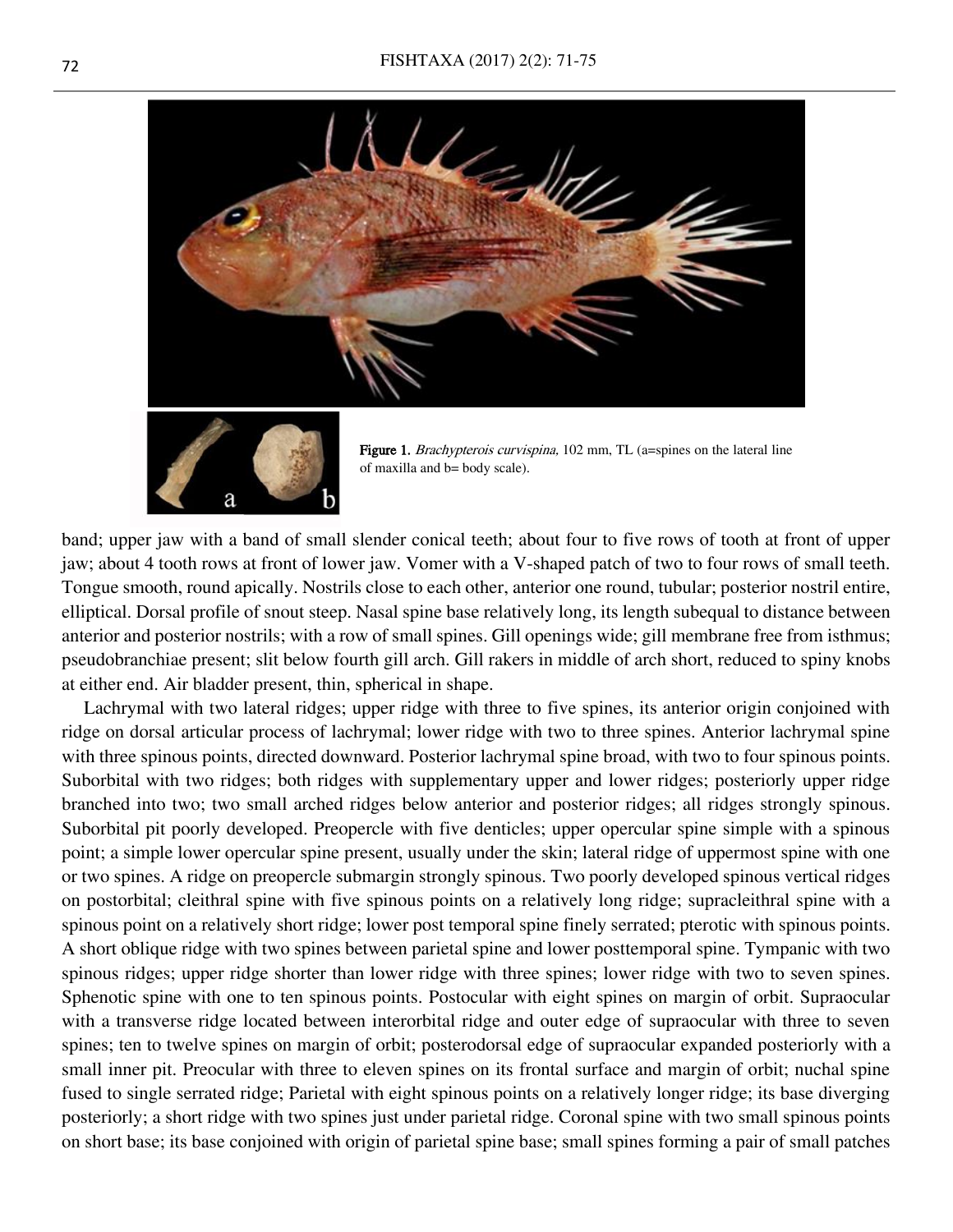|                                    | Min-Max       | $Mean \pm SD$    |
|------------------------------------|---------------|------------------|
| Standard length (mm)               | 58.0-75.0     |                  |
| In percent of standard length (SL) |               |                  |
| Total length                       | 125-138.9     | $132.6 \pm 3.82$ |
| Body depth                         | 27.8-34.5     | $31.5 \pm 1.95$  |
| Head length                        | 40-44.11      | $41.6 \pm 1.25$  |
| Pre dorsal                         | 29.3-36.2     | $32.4 \pm 1.87$  |
| Pre pectoral                       | 34.7-43.1     | $38.9 \pm 3.05$  |
| Pre pelvic                         | 33.3-41.9     | $37.9 \pm 2.96$  |
| Pre anal                           | 64.8-74.1     | $69.6 \pm 2.92$  |
| Dorsal base                        | 54.8-63.8     | $59.5 \pm 2.92$  |
| Anal base                          | $12.5 - 16.1$ | $14.1 \pm 1.13$  |
| Dorsal spine height                | 13.5-19.3     | $16.0 \pm 2.04$  |
| Soft dorsal height                 | 13.8-22.5     | $18.0 \pm 2.58$  |
| Pectoral length                    | 37.1-46.2     | $42.5 \pm 2.79$  |
| Pelvic spine length                | 12.9-16.1     | $14.2 \pm 0.95$  |
| Soft pelvic length                 | 18.3-24.1     | $20.5 \pm 1.75$  |
| Anal spine height                  | 11.1-13.5     | $12.3 \pm 0.80$  |
| Soft anal height                   | 16.6-21.3     | $19.2 \pm 1.46$  |
| In percent of Head length (HL)     |               |                  |
| Head depth                         | $60.0 - 72.0$ | $66.9 \pm 3.69$  |
| Head width                         | 41.6-48.2     | $44.9 \pm 2.15$  |
| Eye diameter                       | 20.0-28.0     | $24.2 \pm 2.97$  |
| Pre orbital                        | 13.3-19.3     | $15.3 \pm 1.86$  |
| Post orbital                       | 41.6-51.7     | $47.5 \pm 2.96$  |
| Inter orbital width                | $10.0 - 15.3$ | $13.0 \pm 1.57$  |
| Upper jaw                          | 42.3-48.3     | $46.3 \pm 1.91$  |
| Lower jaw                          | 37.9-44.8     | $41.8 \pm 2.12$  |
| Maxillary width                    | 13.3-18.5     | $16.2 \pm 1.63$  |
| Snout length                       | 13.3-21.4     | $17.5 \pm 2.77$  |

**Table 1.** Morphometric data of the species of *Brachypterois curvispina* represented in the catches of Visakhapatnam  $(n=17)$ .

between origins of coronal spine base; occipital area lacking anterior ridge; a pair of short low ridges with five to seven spines on posterior margin between parietal spine bases. Postorbital, upper post temporal spines absent; head and body covered with feebly crenulated cycloid scales.

Dorsal fin continuous, with notch after penultimate spine; dorsal origin above middle of opercle; origin of first dorsal-fin spine above cleithral spine; bases of first and second dorsal-fin spines closer than those of succeeding adjacent spines; length of longest spine about half of maximum body depth; penultimate spine shortest; intespinous membrane distinctly notched. Dorsal fin soft rays all branched; fourth soft ray longest; length of longest ray sub equal to or slightly longer than longest fin spine; posterior branched ray not joined by membrane to caudal peduncle. Origin of first anal spine below base of penultimate dorsal fin spine; third spine longest. Pectoral fin long, with six to seven divided rays; longest ray reaches a vertical through base of last analsoft ray. Pelvics shorter than pectorals, not reaching vent. Third anal spine longest, stout, soft rays branched. Second soft ray longest, its length greater than that of longest dorsal fin soft ray; posterior branch of last soft ray not joined by membrane to caudal peduncle. Caudal fin with rounded edge.

Description, meristic counts and morphometric characters are in good agreement with that of Matsunuma et al. (2013). Matsunuma et al. (2013) stated that, among the three species of this genus, B. curvispina is unique in having the posterior lachrymal spine usually directed posteriorly, but with strong upwardly curved tip in adults vs. directed posteriorly but not curved upward in B. serrulata and usually ventrally directed in B. serrulifer. Another distinguishing character is the posteriorly directed spine around the posterior corner of the outer angular ridge longer and stouter than the adjacent spines on the ridge in B. curvispina vs. ventrally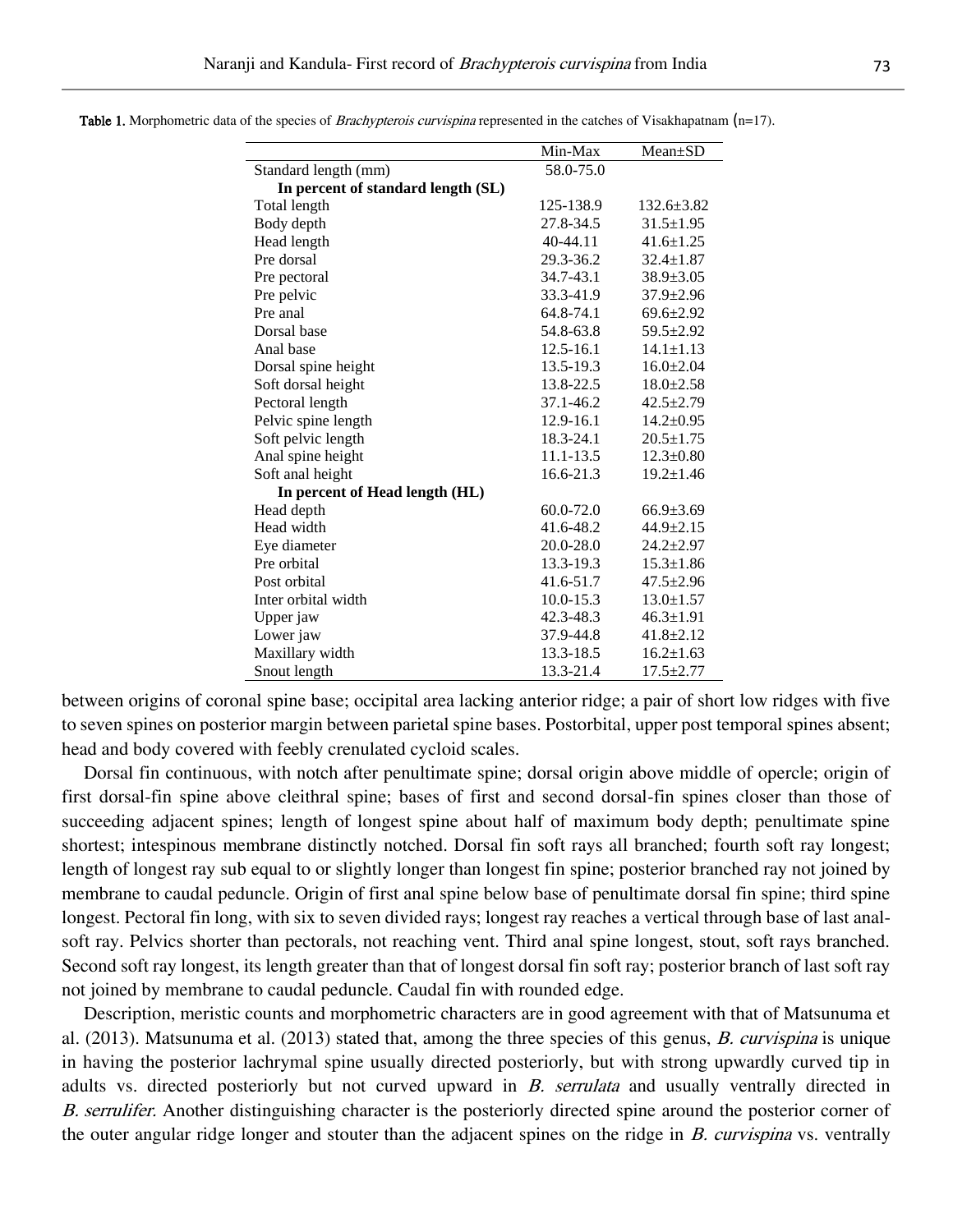directed and of similar size to adjacent spines in B. serrulata and B. serrulifer. In addition, B. curvispina differed from other two species of this genus in having 6-14 spots on the longitudinal fin rays of caudal fin vs. 5-26 spots in B. serrulata, and 2-10 spots in B. serrulifer. Spines on median lateral ridge of the maxilla absent in B. curvispina vs. present in other two species. Morphometric characters that are helpful in distinguishing the three species of genus *Brachypterois* as suggested by Matsunuma et al. (2013) and results obtained from present study are:

Head length in  $SL\%$  is 40.0-44.1 (41.6) in *B. curvispina* vs. 36.9-44.1 (40.5) in *B. serrulifer* and 33.4-41.6 (39.1) in *B. serrulata*. Eye diameter in HL% is 20.0-28.0 (24.2) in *B. curvispina* vs. 22.8-29.0 (25.1) in B. serrulifer and 20.0-30.0 (26.3) in B. serrulata. Maxillary length in HL% is 42.3-48.3 (46.3) in B. curvispina vs. 43.7-52.7 (46.7) in B. serrulifer and 43.3-52.9 (47.6) in B. serrulata. Longitudinal scale seires 38-42 in B. curvispina vs. 42-46 in B. serrulifer and B. serrulata. Scales above lateral line 4-5 in B. curvispina vs. 5-7 in B. serrulifer and B. serrulata. Scales below lateral line 8-10 in B. curvispina vs. 14-17 in B. serrulifer and B. serrulata.

This species is very rare at Visakhapatnam and mainly captured by bottom trawl. This is the new record from Indian waters. Local Telugu name is "Murri Moyyah".

### Key to species of *Brachypterois* represented in the catches of Visakhapatnam

1. Posterior lachrymal spine usually directed posteriorly, but with strong upwardly curved tip in adults; spines on median lateral ridge of the maxilla absent; head length 40.0-44.1 % of standard length; eye diameter 20.0-28.0 % of head length; maxillary length is 42.3- 48.3 % of head length; longitudinal scale series 38-42; scales above lateral line 4-5; 6-14 spots on the longitudinal fin rays of caudal fin……..…………………………………………………………………………………………………..……Brachypterois curvispina 2. Posterior lachrymal spine usually directed posteriorly, not curved/when curved directed ventrally; spines on median lateral ridge of the maxilla present; Head length 33.4-44.1% of standard length; eye diameter 20.0-30.0% of head length; maxillary length 43.3-52.9% of head length; longitudinal scale series is 42-46; Scales above lateral line 5-7; scales below lateral line 8-10; scales below lateral line 14-17; 2-26 spots on the longitudinal fin rays of caudal fin……………………………………………………………………………. a - Number of spines on median lateral ridge of maxilla range from 1-3; caudal fin with small spots in the range 5 to 26; pectoral fin rays in the range14-16; total gill rakers 15-17; dorsal fin ray length 16.2-20.2; anal soft ray length 9.72- 13.5……………………….……………………………………………………………………...…………….... Brachypterois serrulata - Number of spines on median lateral ridge of maxilla range from 1-22; caudal fin with relatively few large dark spots i.e. 2-10 on longest middle ray; pectoral fin rays in the range15-17; total gill rakers 16-19; dorsal fin ray length 13.3-19.5; anal soft ray length 17.8-21.6…………………………………………………………………………………….…..…………….... Brachypterois serrulifer

#### Acknowledgments

The authors are thankful to University Grants Commission, New Delhi, India for awarding of UGC Rajiv Gandhi National Fellowship, New Delhi, India and Head of the Marine Living Resources department, Andhra University for providing facilities during the entire study period.

### Literature cited

- Adrim M., Chen I.S., Chen Z.P., Lim K.K.P., Tan H.H., Yusof Y., Jaafar Z. 2004. Marine fishes recorded from the Anambas and Natuna Islands, South China Sea. Raffles Bulletin of Zoology 11: 117-130.
- Carpenter K.E., Niem V.H. 1999. FAO Species identification guide for fishery purposes, Vol.4. The living marine resources of the Western Central Pacific. Rome. FAO.
- Chen L.C. 1981. Scorpaenid fishes of Taiwan. Quarterly Journal of Taiwan Museum 34(1, 2): 1-60.
- Eschmeyer W.N. 1969. A systematic review of the scorpionfishes of the Atlantic Ocean (Pisces: Scorpaenidae). Occasional papers of the California Academy of Sciences 79: 130 p.

Eschmeyer W.N. 2010. Catalogue of fishes. Available at: http://research.Calacademy.org/ichthyology/catalog.